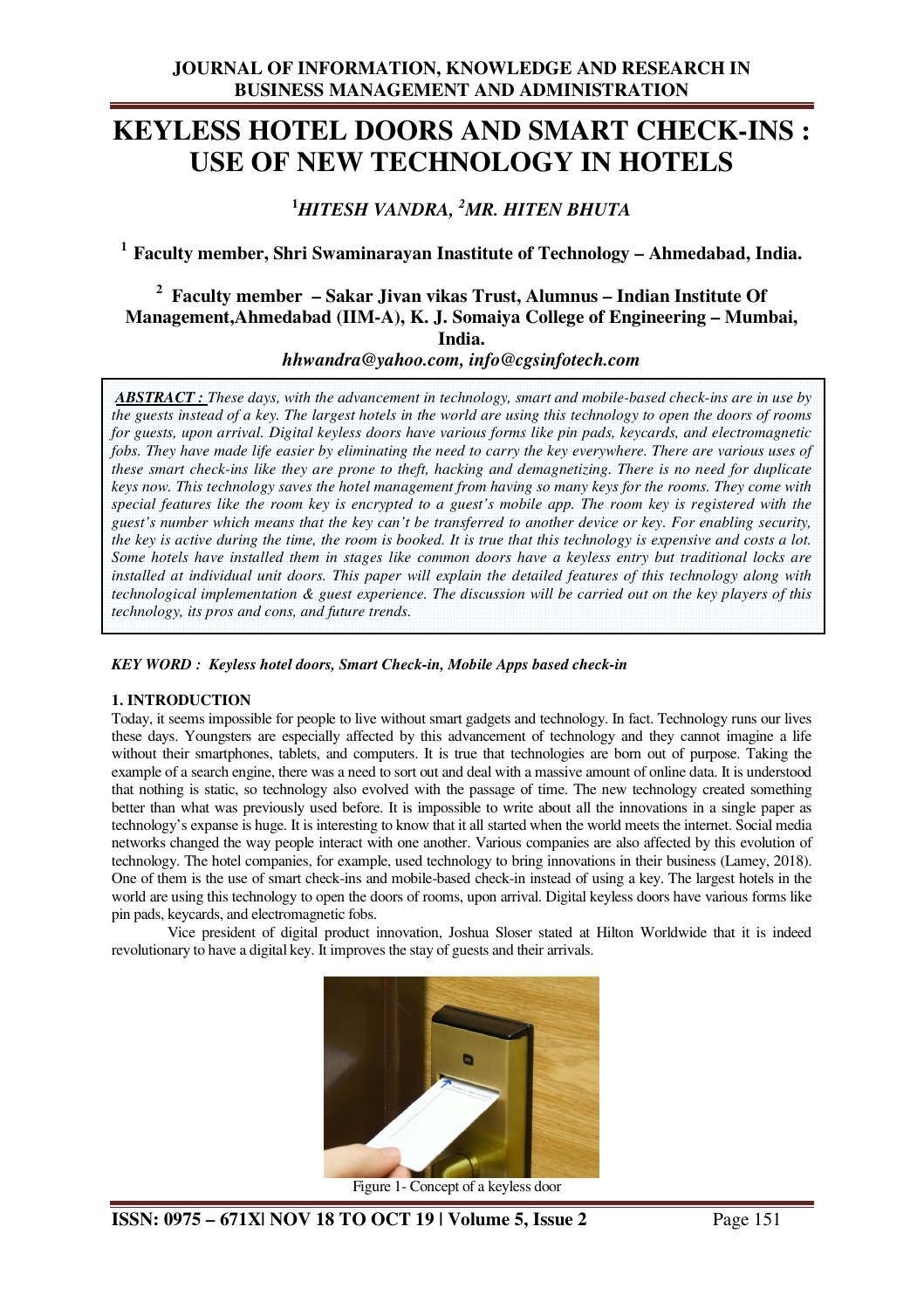# **JOURNAL OF INFORMATION, KNOWLEDGE AND RESEARCH IN BUSINESS MANAGEMENT AND ADMINISTRATION**

### **2. FEATURES**

No doubt, keyless hotel doors, smart check-in, mobile apps based check-in have made life easier by eliminating the need to carry the key around (Lim et al., 2018). Keyless entry system can easily be installed by the user itself from the mobile app. They are prone to theft, hacking and demagnetizing. There is no need for duplicate keys now. It saves the hotel management from having so many keys for the rooms. Let's look at a few features this technology have:

• These smart locks on keyless doors meet international standards for safety and security.

• The lock that we use today can get old and rusty. Keys may get lost while staying at hotels, hence making it easy for the thieves to break. Keyless doors and locks are carefully crafted with durable metal material to avoid rust.

• They are equipped with RFID readers. This would help with the use of 13.56 MHz contactless cards. The cards are programmed in such a way that they can get access to specific areas.

• Another feature is that the card of the guests will be terminated after the departure of the guests. These cards are installed with a real-time clock which is built in.

These smart locks have the capacity to memorize at least 200 entries. These entries can be checked and staff can take a print with the help of appropriate software.

### **3. BENEITS**

Before discussing the benefits of this technology, let's discuss why there was a need to introduce smart app based check-ins when keys were serving the purpose. Use of keyless doors and smart apps based check-ins are widely used these days. Keyless doors (for example plastic key cards) are comparatively cheap and reliable. Moreover, they are prone to theft, hacking and demagnetizing. Some big hotel chains (Hilton and Marriott), started Bluetooth enabled keyless entry and it proved to be a huge success. After this, a trend was set by the bigger hotel chains worldwide to use the keyless entry for their guests. Following points will explain about additional benefits of using keyless hotel doors, smart check-in, mobile apps based check-in:

- This technology helps to save time and money
- This technology also provides the facility of mobile check-ins, hence saving time for guests and staff.

 In a hotel booking app, keyless entry systems are embedded. These apps are easily downloaded by the guests from the hotel website and make the process of rebooking easier.

Another benefit in this regard is security. The room key is encrypted to a guest's mobile app. The room key is registered with the guest's mobile number which means that the key can't be transferred to another device or key. For enabling security, the key is active during the time when the room is booked (Gandy, 2018).

### **4. TECHNOLOGICAL IMPLEMENTATION & GUEST EXPERIENCE**

The largest hotels in the world are using this technology which allows their guests to use smart phones. It was after the realization that keys are no longer the key to the satisfaction of the customers.



 **Figure: the keyless entry program of Hilton Hotel** 

Many hotels in the world are using mobile check-ins. The guests in these hotels become a member of the loyalty programs for using keyless entry. Hilton celebrated one year anniversary of digital key last year. The hotel management announced the program that will go global for the feasibility of their guests. It would start from Singapore and expansion will be to other countries in the world. Hilton hotel will be able to open 2 million doors at 400 hotels in the U.S. alone (Trejos, 2016).

Starwood has initiated a Starwood's Preferred Guest Loyalty Program (SPG) which announced that there should be an expansion of this program for guests convenience. Starwood stated that New York, Chicago, Atlanta, Dallas, and Miami are those cities that are most popular for this technology. SPG is making things easier for the guests also by providing the opportunity of multiple guests sharing the same room which can only be possible with the help of SPG keyless. There are future plans as well to updates mobile check-ins features while taking help from SPG app in the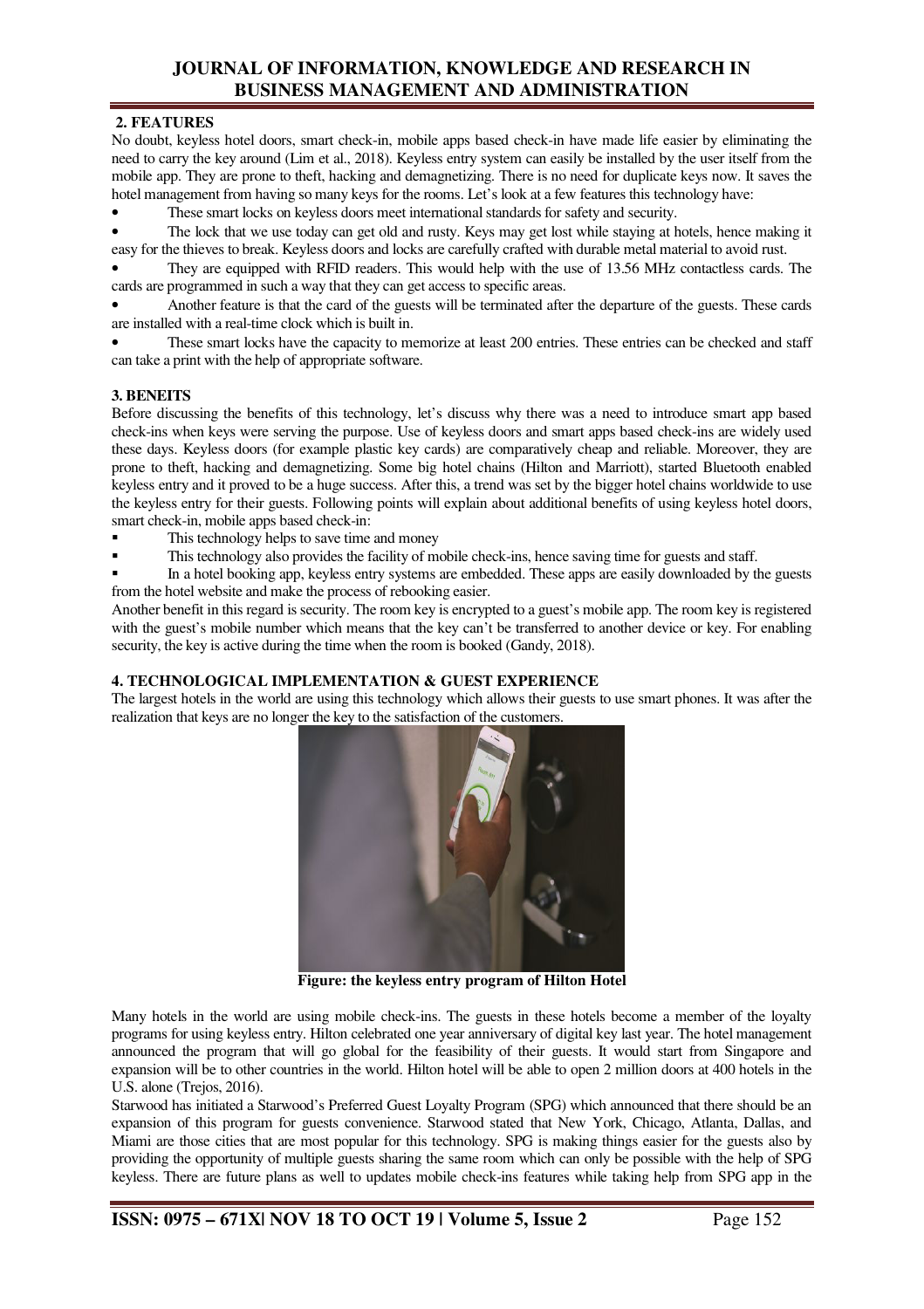### **JOURNAL OF INFORMATION, KNOWLEDGE AND RESEARCH IN BUSINESS MANAGEMENT AND ADMINISTRATION**

coming months. SPG key technology is now available to 160 hotels in 30 different countries. There are almost 350,000 registered members who are using this technology (Ting, 2016). To use SPG keyless, guests need to have an SPG account and should have access to SPG apps in their smart phones. SPG keyless will provide facilities like streamlining the check-in process and avoiding the need of front desk check-ins for the guests. The aim behind using keyless room entry is giving the guests full control over their stays in the hotels.

VP of mobile at Starwood Hotels & Resorts, Alyssa Waxenberg stated that there will be new opportunities for SPG member with the opening of SPG keyless. It will allow Starwood Hotels & Resorts to better engage with the guests. The focus of the hotel associates will now be on guest's stay while providing them better services.

### **5. KEY PLAYERS**

Starwood hotels and resort started the 'keyless doors' concept in 2014 at 10 hotels initially. The program has expanded to 172 properties until now. Approximately 350,000 members have been registered. After this huge success, the company announced that this program will be expanded to Le Meridien, Westin, Sheraton and Four Points properties around the globe (Trejos, 2016). After Starwood, this keyless door concept was adopted by other hotels like Hilton and Marriott (Ting, 2016).

#### **6. PROS**

There is no need for duplicate keys now. It saves the hotel management from having so many keys for the rooms. Many advantages of these keyless doors have been discussed in the above section of 'benefits'. These doors are reliable and there are fewer chances of theft. Another benefit in this regard is security. The room key is encrypted to a guest's mobile app. The room key is registered with the guest's mobile number which means that the key can't be transferred to another device or key. For enabling the security, the key is active during the time, the room is booked for that ultimately helps in mobile checkouts (Gandy, 2018).

Marriott International started testing this technology last year. They discovered that guests were comfortable with the use of this technology and now the mobile key is available in 17 Marriott Hotels. Similarly, Choice Hotels is using smart app based check- ins and keyless pilot programs at their suits in Rockville. These examples proved that this technology is adaptive and customers are using it around the globe now (Lim et al., 2018).

#### **7. CONS**

The lock that we use today can get old and rusty. Keys may get lost while staying at hotels, hence making it easy for the thieves to break. The lock was invented in 1861 by Linus Yale and it has not changed much. Thanks to the pin tumbler lock system that were preferred in the 19th century that keeps the entry point save for affordable prices. In the following passage, let's discuss the negative aspects associated with the use of keyless hotel doors, smart check-in, mobile apps based check-in (Steenwyk, 2019).

 They are expensive to install like \$ 125 to \$1000 per door. So some hotels have installed them in stages like common doors have a keyless entry but traditional locks are installed at individual unit doors.

 Hackers can use various methods to break the keyless hotel doors so there should be strict security measures for such type of systems.

 There is a need that the keyless entry or security system is compatible with the software managing for the property. For example, deleting a guest from the list should delete them from the entry system until next time, when they come again

Any system that requires wifi and internet access should have a backup source in case of emergency and power outage (Steenwyk, 2019).

### **8. FUTURE TRENDS IN THIS TECHNOLOGY**

No doubt, Keyless hotel doors, Smart Check-in, Mobile Apps based check-in are making life much easier for not only the guests but also for hotel staff. Many advantages are associated with keyless doors like they are comparatively cheap and reliable. They are prone to theft, hacking and demagnetizing (Lim et al., 2018). There is no need for duplicate keys now. It saves the hotel management from having so many keys for the rooms. It is also a fact that technology is continuously evolving so there is a need for better options in the future. It was discussed by Brian Shedd, VP of sales and marketing that an OpenKey concept is important in this regard. The keyless entry might expand to the point where the technology would not be brand- specific. According to him, people will like the concept of OpenKey as it offers a type of skeleton key for the mobile key business. Guests can use this technology at various hotels and resorts. Shedd discussed that customers want fewer apps on their mobile. So they would like one app that can be used across multiple hotels instead of installing nine different apps for nine different hotels (Ting, 2016).

Starwood announced the launch of the new pilot program at Alofs Hotel brand. The guests would get the opportunity to access streaming media with the help of smartphones. They want self- directed experience. Hotel technology is going to evolve more with the passage of time. This will reach the point where smartphones become experimental gateway while the stay in the hotels. It can even help to change TV channels, adjusting the temperature, check-ins, checkouts.